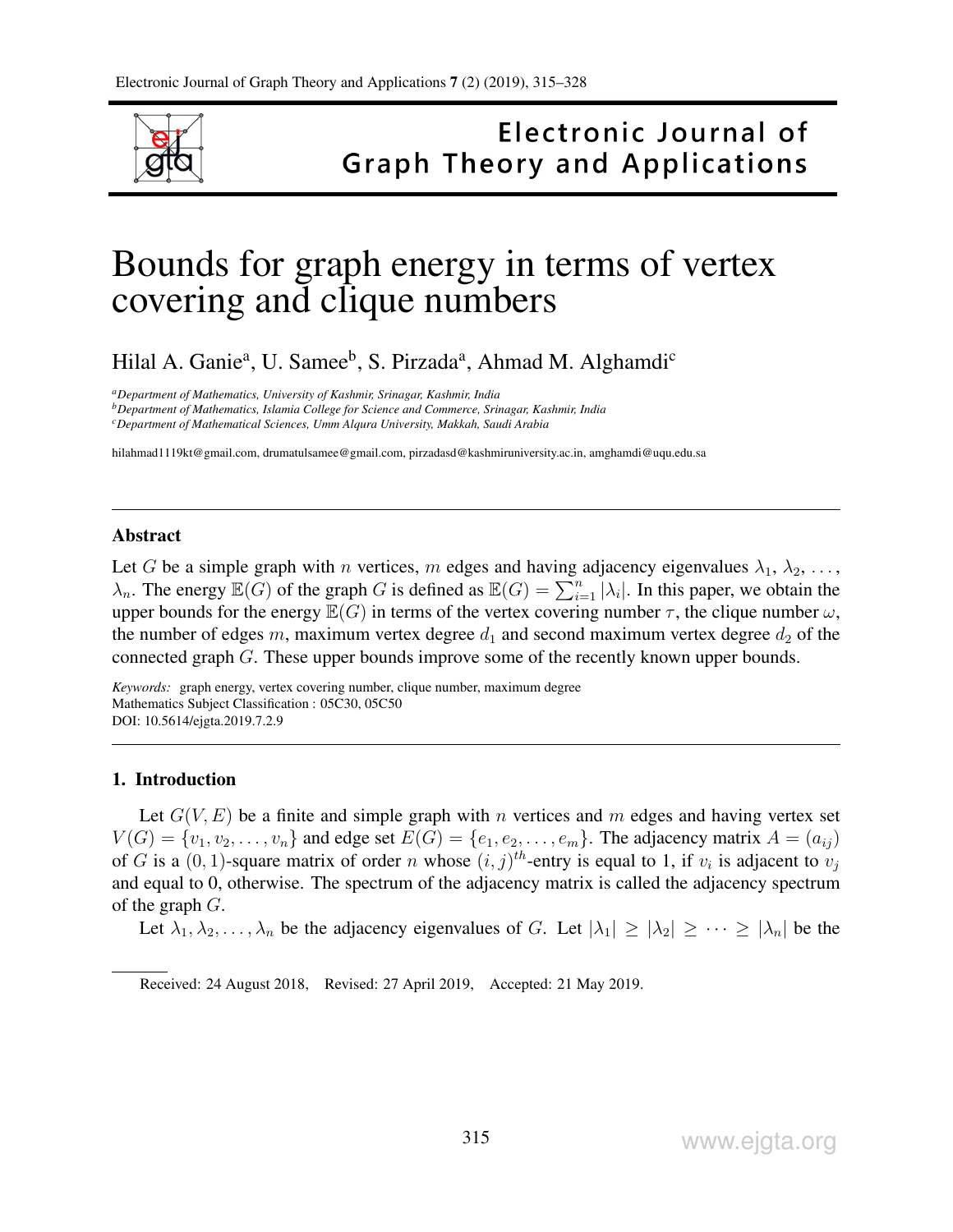absolute value eigenvalues of G. Gutman [17] of G defined the energy of G as

$$
\mathbb{E}(G) = \sum_{i=1}^{n} |\lambda_i|.
$$

Among the pioneering results of the theory of graph energy are the lower and upper bounds for energy, see [2, 5, 15, 16, 18, 19, 22, 26] and the references therein. For more information about energy of graph see [1, 9, 10, 11, 12, 14, 23] and related results see [1, 24, 25].

A subset S of the vertex set  $V(G)$  is said to be a *covering set* of G if every edge of G is incident to at least one vertex in S. A covering set with minimum cardinality among all covering sets is called the *minimum covering set* of G and its cardinality, which is denoted by  $\tau = \tau(G)$  is called the *vertex covering number* of the graph G. If H is a subgraph of the graph G, we denote the graph obtained by removing the edges in H from G by  $G \setminus H$  (that is, only the edges of H are removed from  $G$ ).

As usual  $P_n$ ,  $C_n$ ,  $K_n$  and  $K_{s,t}$ , respectively, denote the path on n vertices, the cycle on n vertices, the complete graph on n vertices and the complete bipartite graph on  $s + t$  vertices. For other undefined notations and terminology, the readers are referred to [4, 21].

The rest of the paper is organized as follows. In Section 2, we obtain some upper bounds for  $\mathbb{E}(G)$  in terms of the vertex covering number  $\tau$ , the number of edges m, maximum vertex degree  $d_1$  and second maximum vertex degree  $d_2$  of the connected graph G. In Section 3, we obtain the upper bounds for the energy  $\mathbb{E}(G)$  in terms of the vertex covering number  $\tau$ , the number of edges m and the adjacency rank  $r$  of the connected graph  $G$ . These upper bounds improve some of the recently known upper bounds for the energy  $\mathbb{E}(G)$  of a connected graph.

#### 2. Upper bounds in terms of clique number and vertex covering number

Consider a real symmetric matrix M of order n. Let  $s_i(M)$ ,  $i = 1, 2, \ldots, n$ , be the singular values (the positive square roots of the eigenvalues of the matrix M<sup>∗</sup>M are called the singular values of the matrix M) and  $x_i(M)$  be the eigenvalues of M. Then  $s_i(M) = |x_i(M)|$ , for all  $i = 1, 2, \ldots, n$ . In the light of this definition, if  $\lambda_1, \lambda_2, \ldots, \lambda_n$  are the adjacency eigenvalues of the graph G, the energy  $\mathbb{E}(G)$  [20] can also be defined as

$$
\mathbb{E}(G) = \sum_{i=1}^{n} s_i(A),\tag{1}
$$

where  $s_i(A)$  are the singular values of the adjacency matrix A of the graph G.

The following lemma can be found in [6].

**Lemma 2.1.** Let X, Y and Z be square matrices of order n such that  $Z = X + Y$ . Then

$$
\sum_{i=1}^{n} s_i(Z) \le \sum_{i=1}^{n} s_i(X) + \sum_{i=1}^{n} s_i(Y).
$$

*Moreover, equality holds if and only if there exists an orthogonal matrix* P *such that* PX and PY *are both positive semi-definite matrices.*

www.ejgta.org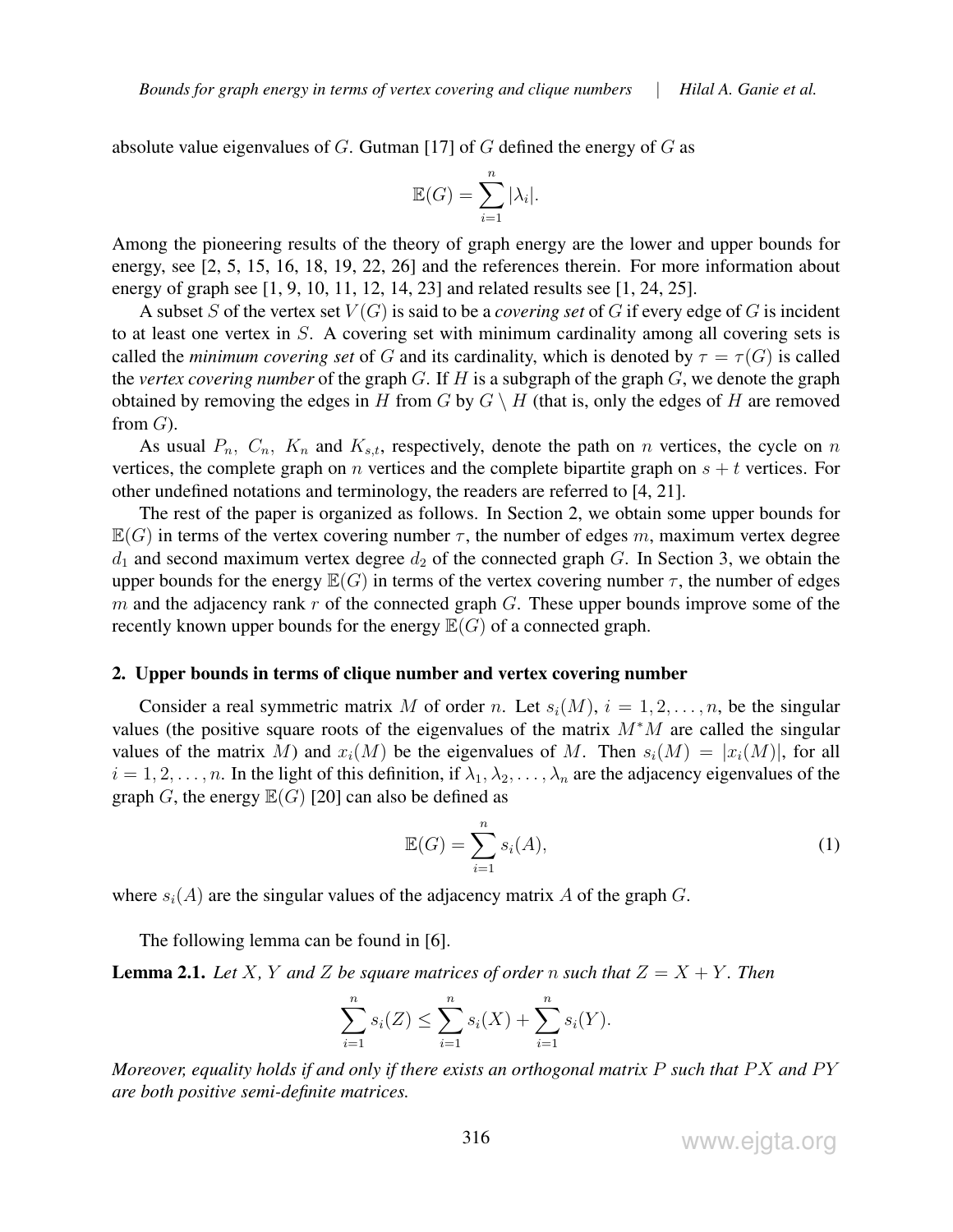Let G be a connected graph of order n having clique number  $\omega$ . Then  $K_{\omega}$  is a subgraph of G. Let  $S = \{v_1, v_2, \ldots, v_{\omega-1}\}\$ be a minimum vertex covering set of  $K_{\omega}$ . Since any vertex covering set C of G contains S as its part, so let  $C = S \cup \{v_\omega, \ldots, v_\tau\}$  be a minimum vertex covering set of G. We define  $\Gamma_1$  to be the family of all connected graphs of order n having clique number  $\omega$ except for the graphs G when the vertices in a vertex covering set  $S = \{v_1, v_2, \ldots, v_{\omega-1}\}\$  of the subgraph  $K_{\omega}$  have the property that there are pendent vertices incident at some  $v_i \in S$  or any two vertices of S form a triangle with a vertex  $v \in V(G) \setminus C$ , where C is the vertex covering set of G. Let  $\Gamma'_1$  be the family of all connected graphs having clique number  $\omega$  such that the vertices in the vertex covering set  $S = \{v_1, v_2, \dots, v_{\omega-1}\}\$  of the subgraph  $K_{\omega}$  have the property that there are  $a \ge 1$  pendent vertices incident at each  $v_i \in S$ ,  $i = 1, 2, \ldots, t$  where  $1 \le t \le \omega$ . Similarly, let  $\Gamma''_1$ 1 be the family of all connected graphs having clique number  $\omega$  such that the vertices in the vertex covering set  $S = \{v_1, v_2, \ldots, v_{\omega-1}\}\$  of the subgraph  $K_{\omega}$  have the property that there are  $a_i \geq 1$ pendent vertices incident at each  $v_i \in S$ , for  $i = 1, 2, \ldots, t$  where  $1 \le t \le \omega$ .

The adjacency matrix of a graph with some symmetry can be put in the form

$$
M = \begin{pmatrix} X & \beta & \dots & \beta & \beta \\ \beta^{\dagger} & B & \dots & C & C \\ \vdots & \vdots & \dots & \vdots & \vdots \\ \beta^{\dagger} & C & \dots & B & C \\ \beta^{\dagger} & C & \dots & C & B \end{pmatrix},\tag{2}
$$

where  $X \in R^{t \times t}$ ,  $\beta \in R^{t \times s}$  and  $B, C \in R^{s \times s}$ , such that  $n = t + cs$ , where c is the number of copies of B. Let  $\sigma^{(k)}(Y)$  indicate the multi-set formed by k copies of the spectrum of Y, denoted by  $\sigma(Y)$ .

**Lemma 2.2.** [7] If M is a matrix as in (2) having  $c \ge 1$  copies of the block B, then

*(i)*  $\sigma^{[c-1]}(B-C) \subseteq \sigma(M)$ ; *(ii)*  $\sigma(M) \setminus \sigma^{[c-1]}(B-C) = \sigma(M')$  is the set of the remaining  $t + s$  eigenvalues of M, where  $M' =$  $\left( X\right)$ √  $\begin{array}{cc} X&\sqrt{c}\beta\ \sqrt{c}\beta^{\intercal} & B+(c-1)C \end{array}$  $\setminus$ and  $\sigma^{[c-1]}(X)$  *means that the spectrum of matrix* X *is repeated*  $c - 1$  *time* 

Let  $S_\omega(a_1, a_2, \ldots, a_\omega)$ ,  $a_i \geq 0$ ,  $1 \leq i \leq \omega$ , be the family of connected graphs of order  $n = \sum_{i=1}^{\omega} (a_i + 1)$  with m edges having  $a_i$  pendent vertices attached at the  $i^{th}$  vertex of the clique  $K_{\omega}$ . For the family of graphs  $S_{\omega}(a_1, a_2, \dots, a_{\omega})$ , we have the following result.

Lemma 2.3. *Let* G *be a connected graph of order* n *having* m *edges which belongs to the family*  $S_{\omega}(a_1, a_2, \ldots, a_{\omega})$  *with*  $a_i = a \geq 1$ , *for*  $1 \leq i \leq t$  *and*  $a_i = 0$  *for*  $i \geq t + 1$ ,  $1 \leq t \leq \omega$ . Then

$$
\mathbb{E}(G) = \begin{cases} 2\omega - t - 3 + (t - 1)\sqrt{4a + 1} - 2b_3, & \text{if } 1 \le t \le \omega - 1, \\ (\omega - 1)\sqrt{4a + 1} + \sqrt{(\omega - 1)^2 + 4a}, & \text{if } t = \omega, \end{cases}
$$

*where*  $b_3$  *is the smallest root of the polynomial*  $g(a, x) = x^3 - (\omega - 2)x^2 - (a + \omega - 1)x + a(\omega - t - 1)$ *.*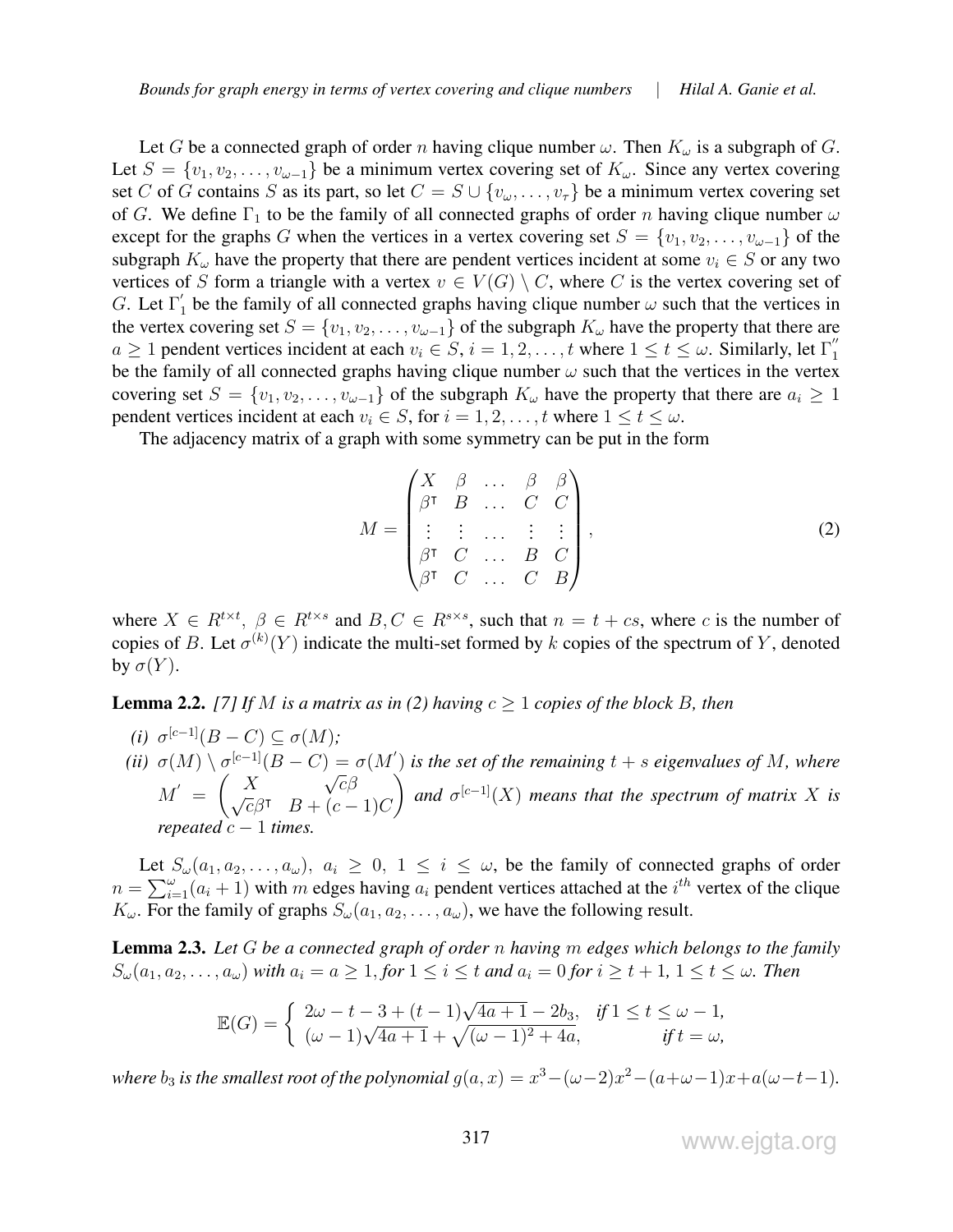*Proof.* Let G be the given graph in the family  $S_\omega(a_1, a_2, \ldots, a_\omega)$  with  $a_i = a$ , for  $1 \le i \le t$  and  $a_i = 0$  for  $i \ge t + 1, 1 \le t \le \omega$ . We first suppose that  $1 \le t \le \omega - 1$ .

Let 
$$
N_a = \begin{pmatrix} 0 & 1 & \dots & 1 \\ 1 & 0 & \dots & 0 \\ \vdots & \vdots & \dots & \vdots \\ 1 & 0 & \dots & 0 \\ 1 & 0 & \dots & 0 \end{pmatrix}_{a+1}
$$
 and  $C_{q \times q} = \begin{pmatrix} 1 & 0 & \dots & 0 \\ 0 & 0 & \dots & 0 \\ \vdots & \vdots & \dots & \vdots \\ 0 & 0 & \dots & 0 \\ 0 & 0 & \dots & 0 \end{pmatrix}_{a+1}$ , where  $q = a + 1$ .

By suitably labelling the vertices of G, it can be seen that the adjacency matrix of G can be written as

$$
A(G) = \begin{pmatrix} N_a & C_{q \times q} & \dots & C_{q \times q} & C_{q \times 1} & \dots & C_{q \times 1} \\ C_{q \times q} & N_a & \dots & C_{q \times q} & C_{q \times 1} & \dots & C_{q \times 1} \\ \vdots & \vdots & \dots & \vdots & \dots & \vdots \\ C_{q \times q} & C_{q \times q} & \dots & N_a & C_{q \times 1} & \dots & C_{q \times 1} \\ C_{1 \times q} & C_{1 \times q} & \dots & C_{1 \times q} & [0] & \dots & [1] \\ \vdots & \vdots & \dots & \vdots & \dots & \vdots \\ C_{1 \times q} & C_{1 \times q} & \dots & C_{1 \times q} & [1] & \dots & [1] \\ C_{1 \times q} & C_{1 \times q} & \dots & C_{1 \times q} & [1] & \dots & [0] \end{pmatrix}_{\omega}
$$

Taking 
$$
X = \begin{pmatrix} N_a & C_{q \times q} & \dots & C_{q \times q} \\ C_{q \times q} & N_a & \dots & C_{q \times q} \\ \vdots & \vdots & \dots & \vdots \\ C_{q \times q} & C_{q \times q} & \dots & N_a \end{pmatrix}, \beta = \begin{pmatrix} C_{q \times 1} \\ C_{q \times 1} \\ \vdots \\ C_{q \times 1} \end{pmatrix}, B = [0] \text{ and } C = [1] \text{ in (2), so from}
$$

Lemma 2.2, it follows that  $\sigma(A(G)) = \sigma^{[\omega - t - 1]}([-1]) \cup \sigma(N'_\alpha)$  $a'$ ), where

$$
N_a' = \begin{pmatrix} N_a & \dots & C_{q \times q} & \sqrt{\omega - t} C_{q \times 1} \\ C_{q \times q} & \dots & C_{q \times q} & \sqrt{\omega - t} C_{q \times 1} \\ \vdots & \dots & \vdots & \vdots \\ C_{q \times q} & \dots & N_a & \sqrt{\omega - t} C_{q \times 1} \\ \sqrt{\omega - t} C_{1 \times q} & \dots & \sqrt{\omega - t} C_{1 \times q} & [\omega - t - 1] \end{pmatrix}.
$$

Interchanging first row with last row and then first column with last column, we obtain a matrix permutation similar to  $N_a$  $a<sub>a</sub>$ . Since the similar matrices have same spectrum, therefore, from the permutation similar to  $N_a$ . Since the similar matrices have same spectrum, therefore, from the resulting matrix, taking  $X = [\omega - t - 1]$ ,  $\beta = [\sqrt{\omega - t}C_{1\times q}]$ ,  $B = N_a$ ,  $C = C_{q\times q}$ , in (2), from Lemma 2.2, it follows that  $\sigma(N'_a)$  $a_{a}^{'} ) = \sigma^{[t-1]} ( [ N_{a} - C_{q \times q} ] ) \cup \sigma ( N_{a}^{''} )$  $\binom{n}{a}$ , where

$$
N_a'' = \begin{pmatrix} \omega - t - 1 & \sqrt{t\omega - t^2} & 0 & \dots & 0 \\ \sqrt{t\omega - t^2} & t - 1 & 1 & \dots & 1 \\ 0 & 1 & 0 & \dots & 0 \\ \vdots & \vdots & \vdots & \dots & \vdots \\ 0 & 1 & 0 & \dots & 0 \end{pmatrix}_{a+2}
$$

www.ejgta.org

.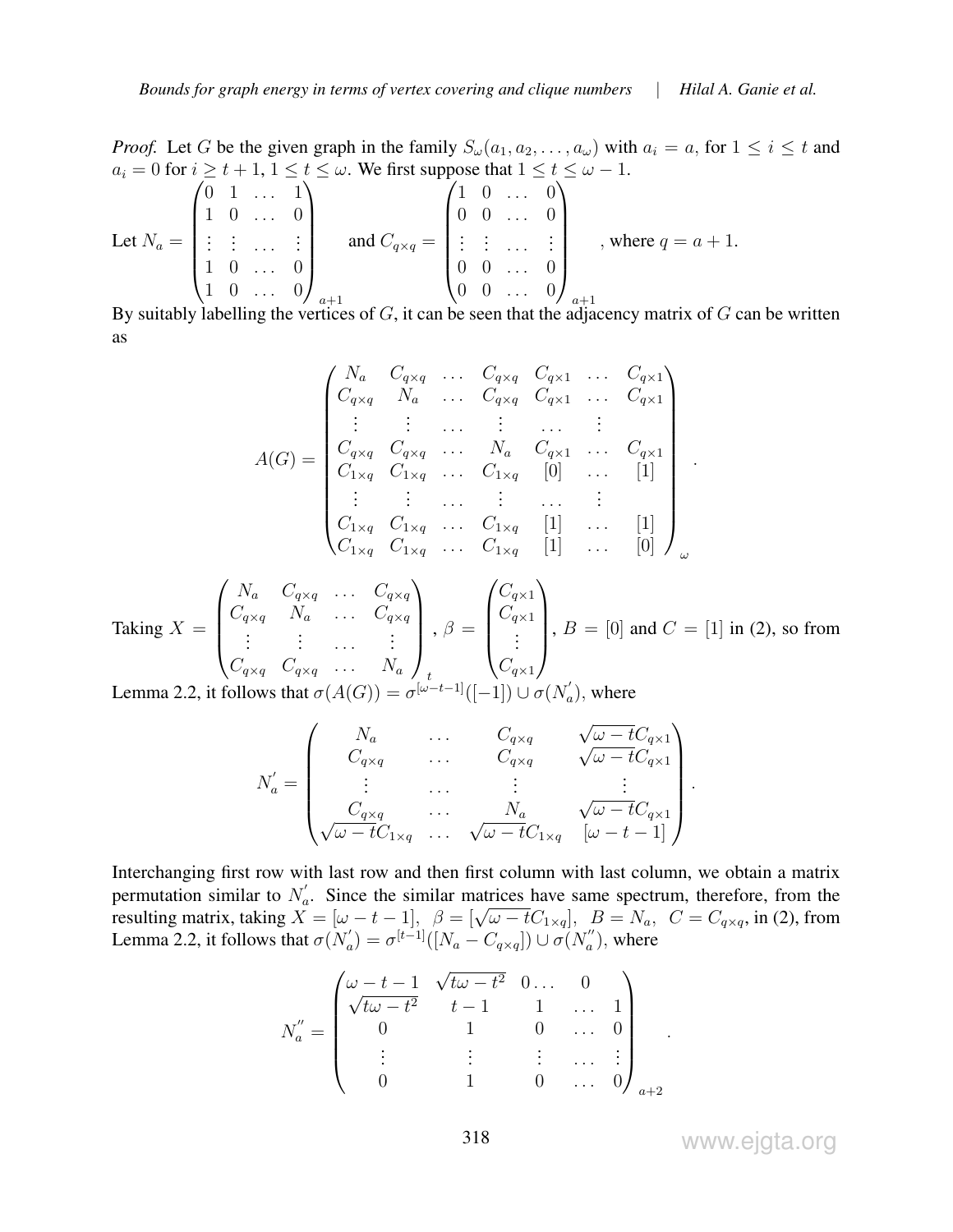Taking

$$
X = \begin{pmatrix} \omega - t - 1 & \sqrt{t\omega - t^2} \\ \sqrt{t\omega - t^2} & t - 1 \end{pmatrix}, \beta = \begin{pmatrix} 0 \\ 1 \end{pmatrix}, B = [0], C = [0],
$$

in (2), from Lemma 2.2, it follows that  $\sigma(N_{a}^{''})$  $\sigma_a^{''}) = \sigma^{[a-1]}([0]) \cup \sigma(N_a^{(iv)})$ , where

$$
N_a^{(iv)} = \begin{pmatrix} \omega - t - 1 & \sqrt{t\omega - t^2} & 0 \\ \sqrt{t\omega - t^2} & t - 1 & \sqrt{a} \\ 0 & \sqrt{a} & 0 \end{pmatrix}.
$$

For the matrix  $N_a - C_{a \times a}$ , taking  $X = [-1]$ ,  $\beta = [1]$ ,  $B = [0]$ ,  $C = [0]$  in (3), by Lemma 2.2, it can be seen that  $\sigma(N_a - C_{q \times q}) = \{0^{[a-1]}, a_1, a_2\}$ , where  $a_1 = \frac{-1 + \sqrt{4a+1}}{2}$  $\frac{\sqrt{4a+1}}{2}$ ,  $a_2 = \frac{-1-\sqrt{4a+1}}{2}$  $\frac{\sqrt{4a+1}}{2}$ . Thus the spectrum of the matrix  $A(G)$  is

$$
\{b_1, b_2, a_1^{[t-1]}, -1^{[\omega -t-1]}, 0^{[t(a-1)]}, a_2^{[t-1]}, b_3\},\
$$

where  $b_1 \geq b_2 \geq b_3$  are the zeros of the polynomial  $g(a, x) = x^3 - (\omega - 2)x^2 - (a + \omega - 1)x +$ where  $\sigma_1 \leq \sigma_2 \leq \sigma_3$  are the zero:<br> $a(\omega - t - 1)$  and  $a_1 = \frac{-1 + \sqrt{4a+1}}{2}$  $\sqrt{\frac{4a+1}{2}}, a_2 = \frac{-1-\sqrt{4a+1}}{2}$  $\frac{\sqrt{4a+1}}{2}$ .

It is clear that  $b_1 + b_2 + b_3 = \omega - 2$ ,  $b_1b_2 + b_2b_3 + b_3b_1 = -(a + \omega - 1)$ ,  $b_1b_2b_3 = -a(\omega - t - 1)$ .  $g(a, x) = 0$  is a polynomial equation with real coefficients, it follows by Descarte's rule of signs that  $g(a, x)$  has either two positive roots or no positive roots. Since  $\omega \ge 2$  implies  $b_1 + b_2 + b_3 =$  $\omega - 2 \ge 0$ , it follows that  $g(a, x) = 0$  must have exactly two positive root say  $b_1$  and  $b_2$ . By using  $b_1b_2b_3 = -a(\omega - t - 1)$ , this implies that the third root  $b_3$  should be negative for  $1 \le t \le \omega - 1$ . Thus, for  $1 \le t \le \omega - 1$ , we have

$$
E(G) = (\omega - t - 1)| - 1|
$$
  
+  $(t - 1)(\left|\frac{-1 + \sqrt{4a + 1}}{2}\right| + \left|\frac{-1 - \sqrt{4a + 1}}{2}\right|) + |b_1| + |b_2| + |b_3|$   
=  $2\omega - t - 3 + (t - 1)\sqrt{4a + 1} - 2b_3$ , as  $b_1 + b_2 + b_3 = \omega - 2$ .

If  $t = \omega$ , then proceeding similarly as above it can be seen that the spectrum of the matrix  $A(G)$  is

$$
\{b_1, b_2, a_1^{[\omega-1]}, 0^{[\omega(a-1)]}, a_2^{[\omega-1]}\},
$$
  
where  $b_1 = \frac{(\omega-1) + \sqrt{(\omega-1)^2 + 4a}}{2}$ ,  $b_2 = \frac{(\omega-1) - \sqrt{(\omega-1)^2 + 4a}}{2}$  and  $a_1 = \frac{-1 + \sqrt{4a+1}}{2}$ ,  $a_2 = \frac{-1 - \sqrt{4a+1}}{2}$ .  
Therefore, for  $t = \omega$ , we have  $\mathbb{E}(G) = (\omega - 1)\sqrt{4a+1} + \sqrt{(\omega - 1)^2 + 4a}$ , completing t

 $(\omega - 1)^2 + 4a$ , completing the  $\Box$ proof.

The next observation is for the family of graphs  $S_\omega(a_1, a_2, \ldots, a_\omega)$ , when the non-zero numbers  $a_i$  are not equal.

Lemma 2.4. *Let* G *be a connected graph of order* n *having* m *edges which belongs to the family*  $S_{\omega}(a_1, a_2, \ldots, a_{\omega})$  *with*  $a_i \geq 1$ , *for*  $1 \leq i \leq t$  *and*  $a_i = 0$  *for*  $i \geq t + 1$ ,  $1 \leq t \leq \omega$ *. Then*  $\mathbb{E}(G) \leq 2\omega - 2 + 2\sum_{i=1}^{t}$  $i=1$  $\sqrt{a_i}$ .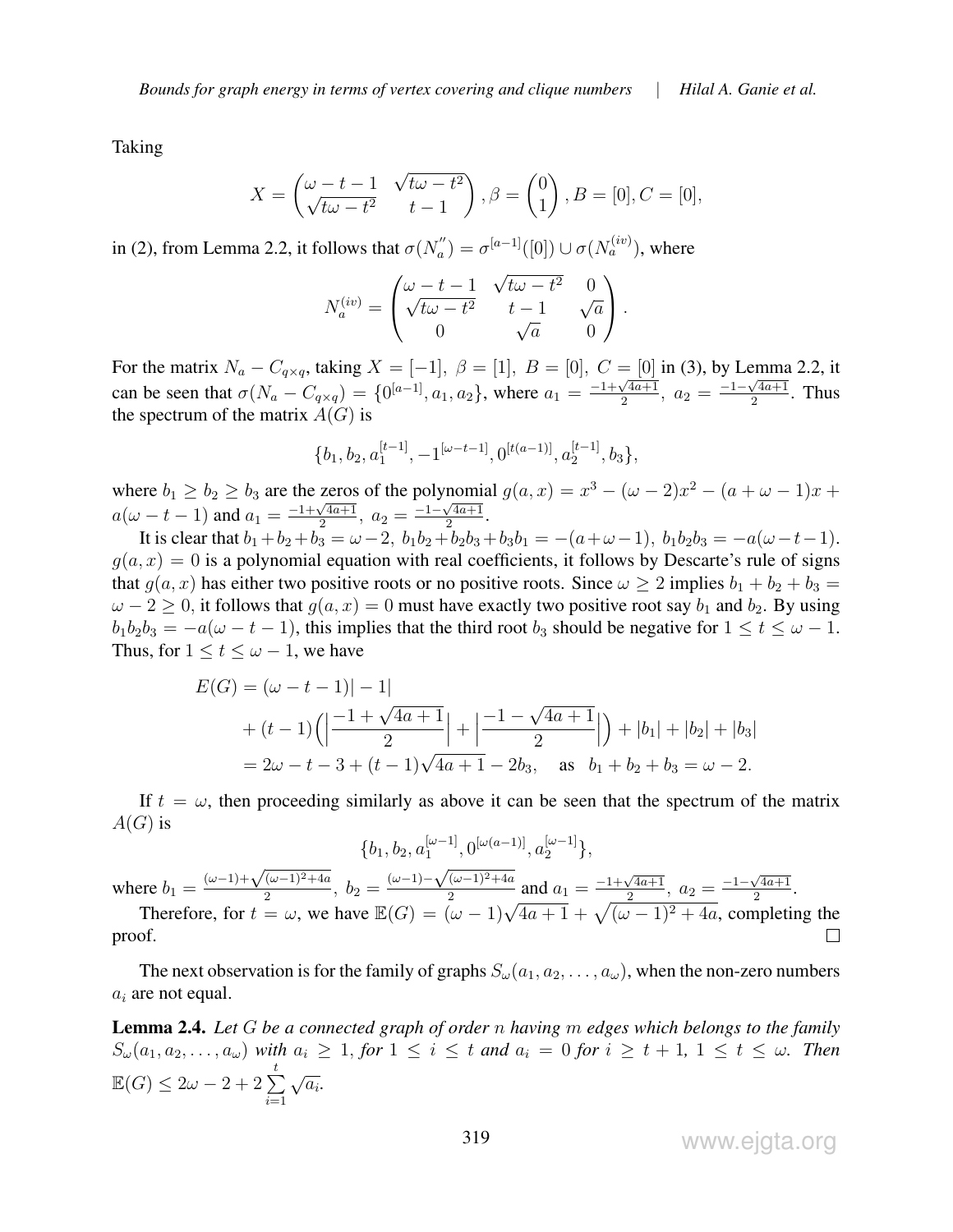*Proof.* Let G be the given graph from the family  $S_\omega(a_1, a_2, \ldots, a_\omega)$  with  $a_i \geq 1$ , for  $1 \leq i \leq t$  and  $a_i = 0$  for  $i \ge t + 1$ ,  $1 \le t \le \omega$ . Since the clique number of G is  $\omega \ge 2$ , it follows that  $K_{\omega}$  is a subgraph of G. The adjacency spectrum of  $K_{\omega}$  is  $\{\omega - 1, -1^{[\omega - 1]}\}\$ . Therefore,  $\mathbb{E}(K_{\omega}) = 2\omega - 2$ . If we remove the edges of  $K_{\omega}$  from G, then the adjacency matrix of G can be decomposed as  $A(G) = A(K_\omega \cup (n - \omega)K_1) + A(H)$ , where  $H = G \setminus K_\omega$  is the graph obtained from G by removing the edges of  $K_{\omega}$ . Applying Lemma 2.1 and using the fact  $E(K_{\omega}\cup (n-\omega)K_1) = E(K_{\omega}),$ we have

$$
\mathbb{E}(G) \le \mathbb{E}(K_{\omega}) + \mathbb{E}(H) = 2\omega - 2 + \mathbb{E}(H). \tag{3}
$$

From the hypothesis of the theorem, it is clear that  $H = G\backslash K_\omega$  is a forest having  $t \geq 1$  components each of which is a star. For  $1 \le t \le \omega$ , let  $T_i = K_{a_i,1}$ ,  $i = 1, 2, \ldots, t$  be the  $i^{th}$  component of H. It is clear that  $H = T_1 \cup T_2 \cup \cdots \cup T_t$ . Therefore, by Lemma 2.1 and the fact  $\mathbb{E}(T_i) = \mathbb{E}(K_{a_i,1}) =$  $2\sqrt{a_i}$ , we have

$$
\mathbb{E}(H) \leq \mathbb{E}(T_1) + \mathbb{E}(T_2) + \cdots + \mathbb{E}(T_t) = 2\sum_{i=1}^t \sqrt{a_i}.
$$

Using this in (3), the result follows.

The following result gives an upper bound for the energy  $\mathbb{E}(G)$  in terms of the vertex covering number  $\tau$ , the clique number  $\omega$  and the number of edges m of the graph G.

**Theorem 2.5.** Let G be a connected graph of order  $n \geq 2$  with m edges having clique number  $\omega \geq 2$  *and vertex covering number*  $\tau \geq 2$ *. If*  $G \in \Gamma_1$ *, then* 

$$
\mathbb{E}(G) \le 2\sqrt{(\tau - \omega + 1)(m - \frac{\omega(\omega - 1)}{2})} + 2\omega - 2,\tag{4}
$$

*with equality if*  $\tau = \omega - 1$  *and*  $G \cong K_{\omega}$ . *If*  $G \in \Gamma'_1$  $\eta'$ , then

$$
\mathbb{E}(G) \le 2\omega - t - 3 + (t - 1)\sqrt{4a + 1} - 2b_3 + 2\sqrt{(\tau - \omega + 1)(m - at - \frac{\omega(\omega - 1)}{2})},
$$
 (5)

*where*  $b_3$  *is the smallest root of the polynomial*  $g(a, x) = x^3 - (\omega - 2)x^2 - (a + \omega - 1)x + a(\omega - t - 1)$ *. Equality occurs in (5) if*  $\tau = \omega - 1$  *and*  $G \cong S_{\omega}(a_1, a_2, \ldots, a_{\omega})$  *with*  $a_i = a \geq 1$ , *for*  $1 \leq i \leq t$ *and*  $a_i = 0$  *for*  $i \geq t + 1$ ,  $1 \leq t \leq \omega - 1$ *. And, if*  $G \in \Gamma''_1$  $j'$ , then

$$
\mathbb{E}(G) \leq 2\omega - 2 + 2\sum_{i=1}^t \sqrt{a_i} + 2\sqrt{(\tau - \omega + 1)(m - \sum_{i=1}^t \sqrt{a_i} - \frac{\omega(\omega - 1)}{2})}.
$$

*Proof.* Let G be a connected graph with vertex set  $V(G) = \{v_1, v_2, \ldots, v_n\}$  and edge set  $E(G)$  $\{e_1, e_2, \ldots, e_m\}$ . Let  $\tau$  be the vertex covering number and C be the minimum vertex covering set of G. With out loss of generality let  $C = \{v_1, v_2, \ldots, v_{\tau}\}\)$ . Since the clique number of G is  $\omega$ , so

www.ejgta.org

 $\Box$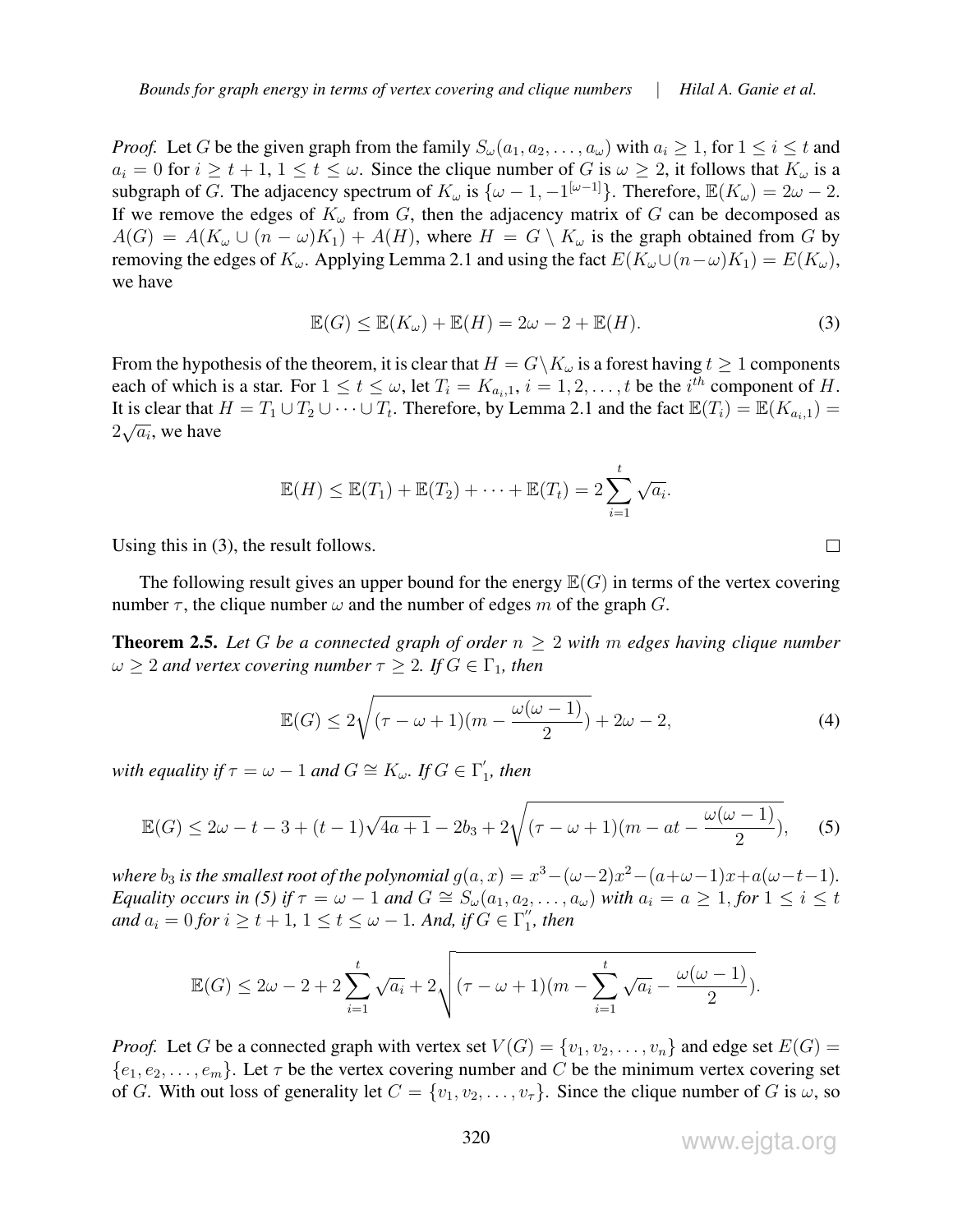$K_{\omega}$  is a subgraph of G. Using a well known fact that the vertex covering number of a complete graph on  $\omega$  vertices is  $\omega - 1$ , let  $v_1, v_2, \ldots, v_{\omega-1}$  be the vertices in C, which belong to  $V(K_{\omega})$ . The adjacency spectrum of  $K_{\omega}$  is  $\{\omega - 1, -1^{[\omega - 1]}\}\$ . Thus,  $E(K_{\omega}) = 2\omega - 2$ . We first suppose that  $G \in \Gamma_1$ . If we remove the edges of  $K_{\omega}$  from G, the adjacency matrix of G can be decomposed as  $A(G) = A(K_\omega \cup (n - \omega)K_1) + A(G \setminus K_\omega)$ , where  $G \setminus K_\omega$  is the graph obtained from G by removing the edges of  $K_{\omega}$ . So, using Lemma 2.1 and the fact  $\mathbb{E}(K_{\omega} \cup (n - \omega)K_1) = \mathbb{E}(K_{\omega})$ , we get

$$
\mathbb{E}(G) \le \mathbb{E}(K_{\omega}) + \mathbb{E}(G \setminus K_{\omega}).
$$
\n(6)

To complete the proof in this case, we need to estimate  $\mathbb{E}(G \setminus K_{\omega})$ , which is done as follows. Let  $G_{\omega}, G_{\omega+1}, \ldots, G_{\tau}$  be the spanning subgraphs of  $H = G \setminus K_{\omega}$  corresponding to the vertices  $v_{\omega}, v_{\omega+1}, \ldots, v_{\tau}$  of C, having vertex set same as H and edge sets defined as

$$
E(G_{\omega}) = \{v_{\omega}v_t : v_t \in N(v_{\omega})\},
$$
  
\n
$$
E(G_{\omega+1}) = \{v_{\omega+1}v_t : v_t \in N(v_{\omega+1}) \setminus \{v_{\omega}\}\}
$$
  
\n
$$
\vdots
$$
  
\n
$$
E(G_{\tau}) = \{v_{\tau}v_t : v_t \in N(v_{\tau}) \setminus \{v_{\omega}, v_{\omega+1}, \dots, v_{\tau-1}\}\}.
$$

For  $i = \omega, \omega + 1, \ldots, \tau$ , let  $m_i = |E(G_i)|$ . Clearly  $E(H) = E(G_{\omega}) \cup E(G_{\omega+1}) \cup \cdots \cup E(G_{\tau})$  and  $G_i = K_{1,m_i} \cup (n(H) - m_i - 1)K_1$ , for all  $i = \omega, \omega + 1, \ldots, \tau$ . Also, it is clear that

$$
A(H) = A(G_{\omega}) + A(G_{\omega+1}) + \dots + A(G_{\tau}).
$$
\n(7)

The adjacency spectrum of  $G_i = K_{1,m_i} \cup (n(H) - m_i - 1)K_1$  is  $\{\pm \sqrt{m_i}, 0^{[n(H)-2]}\}\)$ . Therefore,

$$
\mathbb{E}(G_i) = \mathbb{E}(K_{1,m_i} \cup (n(H) - m_i - 1)K_1) = 2\sqrt{m_i}, \text{ for all } i = 1, 2, ..., \tau.
$$
 (8)

Using Lemma 2.1 to equation (7) and applying (8) and Cauchy-Schwarz's inequality, we get

$$
\mathbb{E}(G \setminus K_{\omega}) = \mathbb{E}(H) \leq \mathbb{E}(G_{\omega}) + \mathbb{E}(G_{\omega+1}) + \dots + \mathbb{E}(G_{\tau})
$$
  
=  $2\sqrt{m_{\omega}} + 2\sqrt{m_{\omega+1}} + \dots + 2\sqrt{m_{\tau}} = 2\sum_{i=\omega}^{\tau} \sqrt{m_i}$   
 $\leq 2\sqrt{(\tau - \omega + 1)\sum_{i=\omega}^{\tau} m_i} = 2\sqrt{(\tau - \omega + 1)(m - \frac{\omega(\omega - 1)}{2})},$ 

where  $\sum$ <sup> $\tau$ </sup>  $i=\omega$  $m_i$  = number of edges of  $H = m - \frac{\omega(\omega - 1)}{2}$  $\frac{2^{j-1}}{2}$ . This shows that

$$
\mathbb{E}(G\setminus K_{\omega})\leq 2\sqrt{(\tau-\omega+1)(m-\frac{\omega(\omega-1)}{2})}.
$$

www.ejgta.org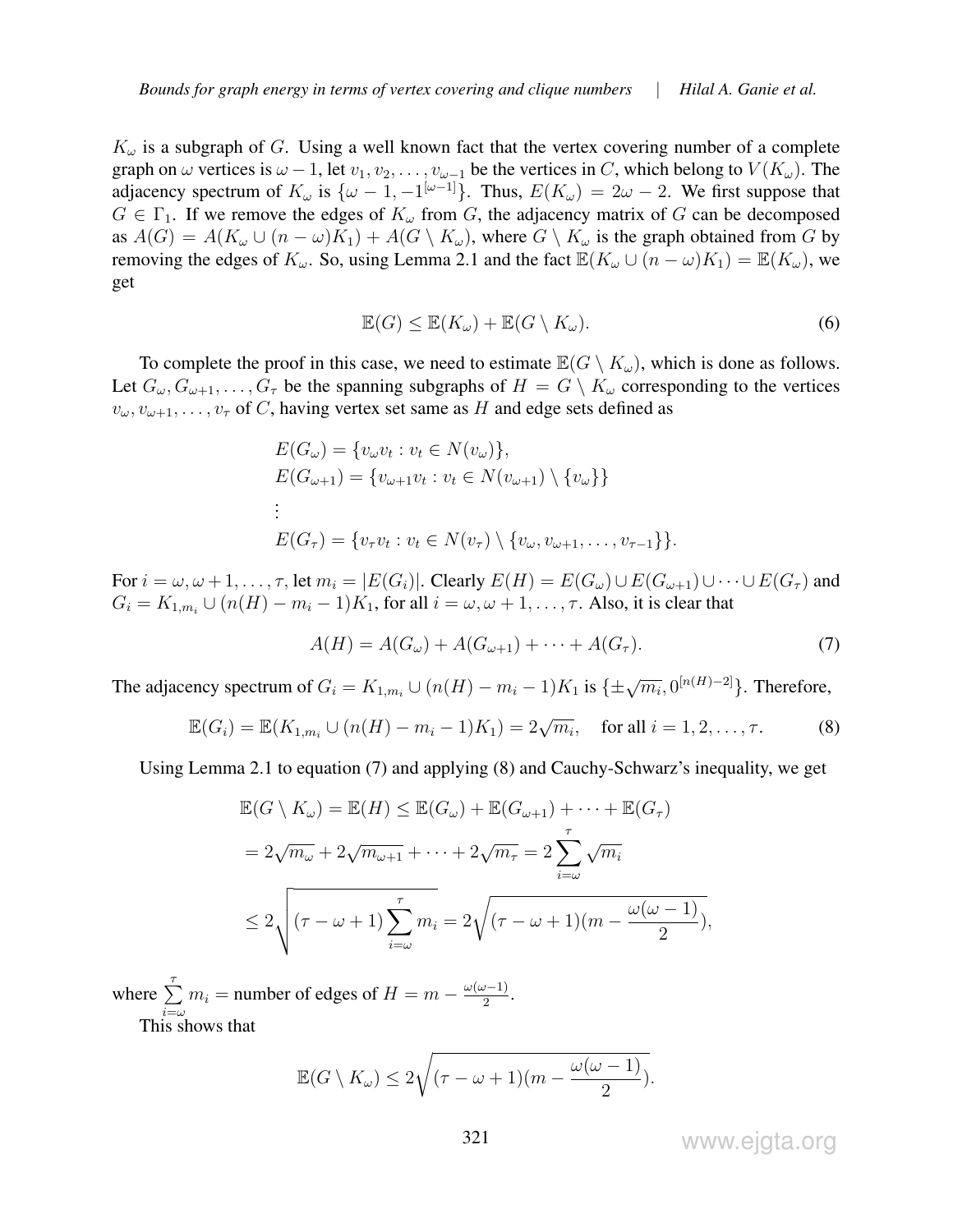Thus, from (6), we have

$$
\mathbb{E}(G) \le \mathbb{E}(K_{\omega}) + \mathbb{E}(G \setminus K_{\omega}) \le 2\omega - 2 + 2\sqrt{(\tau - \omega + 1)(m - \frac{\omega(\omega - 1)}{2})},
$$

proving the first inequality. If equality holds in (4), all the inequalities above occurs as equalities. Clearly equality occurs in (5) if and only if  $G \cong K_n$ , as G is connected. Since equality occurs in Cauchy-Schwarz's inequality if and only if  $m_1 = m_2 = \cdots = m_\tau$ , so equality occurs in (4) if and only if  $\tau = \omega - 1$  and  $G \cong K_{\omega}$ . Conversely, if  $\tau = \omega - 1$  and  $G \cong K_{\omega}$ , then it is easy to see that equality holds in (4).

Next, suppose that  $G \in \Gamma'_1$ <sup>1</sup><sub>1</sub>, then  $H = S_{\omega}(a_1, a_2, \dots, a_{\omega})$  with  $a_i = a \ge 1$ , for  $1 \le i \le t$  and  $a_i = 0$  for  $i \geq t + 1$ ,  $1 \leq t \leq \omega - 1$  is a subgraph of G. If we remove the edges of H from G, then the adjacency matrix of G can be decomposed as  $A(G) = A(H \cup (n - \omega - at)K_1) + A(G \setminus H)$ , where  $G \setminus H$  is the graph obtained from G by removing the edges of H. Applying Lemma 2.1 and using the fact  $\mathbb{E}(H \cup (n - \omega - at)K_1) = \mathbb{E}(H)$ , we have

$$
\mathbb{E}(G) \le \mathbb{E}(H \cup (n - \omega - at)K_1) + \mathbb{E}(G \setminus H) = \mathbb{E}(H) + \mathbb{E}(G \setminus H). \tag{9}
$$

Since  $1 \le t \le \omega - 1$ , from Lemma 2.3, it follows that

$$
\mathbb{E}(H) = 2\omega - t - 3 + (t - 1)\sqrt{4a + 1} - 2b_3,
$$

where  $b_3$  is defined in Lemma 2.3. To estimate  $\mathbb{E}(H') = \mathbb{E}(G \setminus H)$ , we can proceed similarly as in the above case to obtain

$$
\mathbb{E}(G\setminus H) = \mathbb{E}(H') \le 2\sqrt{(\tau - \omega + 1)(m - at - \frac{\omega(\omega - 1)}{2})}.
$$

Therefore from (9), we have

$$
\mathbb{E}(G) \le \mathbb{E}(H) + \mathbb{E}(G \setminus H)
$$
  
\n
$$
\le 2\omega - t - 3 + (t - 1)\sqrt{4a + 1} - 2b_3 + 2\sqrt{(\tau - \omega + 1)(m - at - \frac{\omega(\omega - 1)}{2})},
$$

completing the proof of the second inequality. Equality case for this inequality can be discussed similarly as in the above case.

Lastly, suppose that  $G \in \Gamma_1''$  $j_1''$ , then  $H = S_{\omega}(a_1, a_2, \dots, a_{\omega})$  with  $a_i \geq 1$ , for  $1 \leq i \leq t$  and  $a_i = 0$  for  $i \ge t + 1, 1 \le t \le \omega - 1$  is a subgraph of G. If we remove the edges of H from G, then the adjacency matrix of G can be decomposed as  $A(G) = A(H \cup (n - \omega - \sum_{i=1}^{f} a_i)K_1) + A(G \setminus H)$ , where  $G \setminus H$  is the graph obtained from G by removing the edges of H. Applying Lemmas 2.1 and 2.4 and proceeding similarly as in above cases, we obtain

$$
\mathbb{E}(G) \le 2\omega - 2 + 2\sum_{i=1}^{t} \sqrt{a_i} + 2\sqrt{(\tau - \omega + 1)(m - \sum_{i=1}^{t} a_i) - \frac{\omega(\omega - 1)}{2}},
$$

which completes the proof of the theorem.

www.ejgta.org

 $\Box$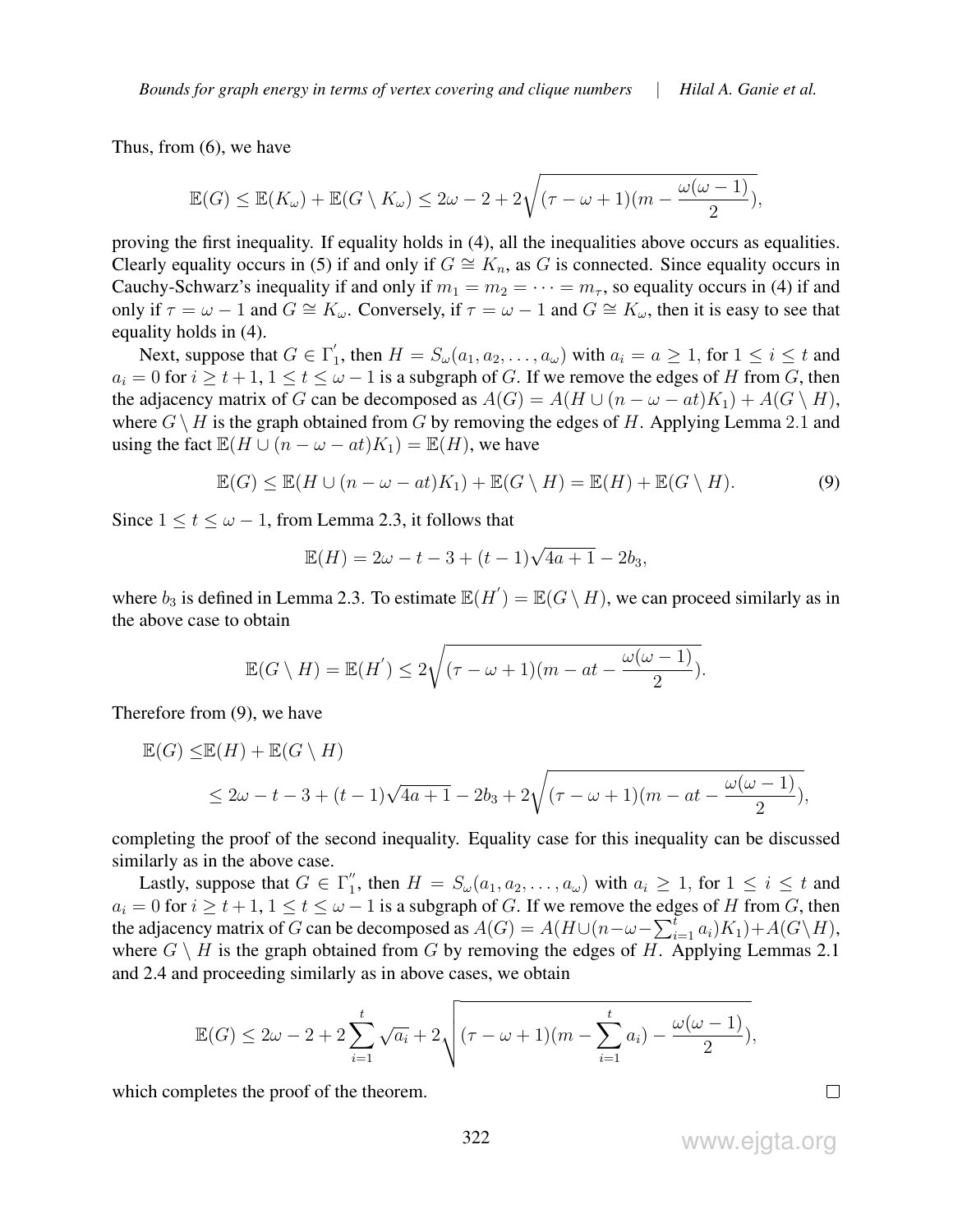Now, we obtain the following upper bound for the energy  $\mathbb{E}(G)$ .

Theorem 2.6. *Let* G *be a connected graph of order* n ≥ 2 *with* m *edges having clique number*  $\omega \geq 2$  and vertex covering number  $\tau \geq 2$ . Let  $d_1$  and  $d_2$  be the maximum and second maximum *degree of the graph G.* If  $G \in \Gamma_1$ , then

$$
\mathbb{E}(G) \le 2\omega - 2 + 2\sqrt{d_1} + 2(\tau - \omega)\sqrt{d_2},
$$

*with equality if*  $\tau = \omega - 1$  *and*  $G \cong K_{\omega}$ *. If*  $G \in \Gamma'_1$  $\eta'$ , then

$$
\mathbb{E}(G) \le 2\omega - t - 3 + (t - 1)\sqrt{4a + 1} - 2b_3 + 2\sqrt{d_1} + 2(\tau - \omega)\sqrt{d_2},
$$
\n(10)

*where*  $b_3$  *is the smallest root of the polynomial*  $g(a, x) = x^3 - (\omega - 2)x^2 - (a + \omega - 1)x + a(\omega - t - 1)$ *. Equality occurs in (10) if*  $\tau = \omega - 1$  *and*  $G \cong S_{\omega}(a_1, a_2, \ldots, a_{\omega})$  *with*  $a_i = a \ge 1$ , *for*  $1 \le i \le t$ *and*  $a_i = 0$  *for*  $i \geq t + 1$ ,  $1 \leq t \leq \omega - 1$ *. And, if*  $G \in \Gamma''_1$  $j'$ , then

$$
\mathbb{E}(G) \le 2\omega - 2 + 2\sum_{i=1}^{t} \sqrt{a_i} + 2\sqrt{d_1} + 2(\tau - \omega)\sqrt{d_2}.
$$

*Proof.* Let G be a connected graph with vertex set  $V(G) = \{v_1, v_2, \ldots, v_n\}$  and edge set  $E(G)$  $\{e_1, e_2, \ldots, e_m\}$ . Let  $\tau$  be the vertex covering number and C be the minimum vertex covering set of G. With out loss of generality, let  $C = \{v_1, v_2, \ldots, v_{\tau}\}\$ . Since clique number of G is  $\omega$ , it follows that  $K_{\omega}$  is a subgraph of G. If  $G \in \Gamma_1$ , then proceeding similarly as in the proof of the Theorem 2.5, we arrive at

$$
\mathbb{E}(G) \leq \mathbb{E}(K_{\omega}) + \mathbb{E}(G \setminus K_{\omega})
$$
  
\n
$$
\leq 2\omega - 2 + \mathbb{E}(G_{\omega}) + \mathbb{E}(G_{\omega+1}) + \cdots + \mathbb{E}(G_{\tau})
$$
  
\n
$$
= 2\omega - 2 + 2\sqrt{m_{\omega}} + 2\sqrt{m_{\omega+1}} + \cdots + 2\sqrt{m_{\tau}}.
$$

Let  $d_1 \geq d_2 \geq d_3 \geq \cdots \geq d_n$  be the degree sequence of the graph G, where  $d_i = d(v_i)$ , for all i. As the cardinality of  $C$  is minimum, the vertices in  $C$  can be picked as follows.

If  $v_\omega$  has the maximum degree in graph  $H = G \setminus K_\omega$ , we pick  $v_\omega$  as the  $\omega^{th}$  vertex in C. If all the edges of graph H are incident to  $v_{\omega}$ , then  $C = \{v_1, v_2, \dots, v_{\omega-1}, v_{\omega}\}\$ is the minimum vertex covering set, otherwise, if  $v_{\omega+1}$  has the maximum degree in graph  $H - \{v_{\omega}\}\)$ , we pick  $v_{\omega+1}$ as the  $\omega$  + 1<sup>th</sup> vertex in C. If all the edges of graph  $H - \{v_{\omega}\}\$ are incident to  $v_{\omega+1}$ , then  $C =$  $\{v_1, v_2, \ldots, v_{\omega-1}, v_{\omega}, v_{\omega+1}\}\$  is the minimum vertex covering set, otherwise, we proceed similarly, to obtain the other elements  $v_{\omega+2}, v_{\omega+3}, \dots, v_{\tau}$  of the minimum vertex covering set C.

Let  $C = \{v_1, v_2, \ldots, v_{\omega-1}, v_{\omega}, \ldots, v_{\tau}\}\$  be the minimum vertex covering set obtained in this way. It is clear that degree of  $v_{\omega}$  in  $G_1 = K_{m_1,1} \cup (n - m_1 - 1)K_1$  is at most  $d_1$ , giving  $m_1 \leq d_1$ . Also, degree of  $v_{\omega+1}$  in  $G_1 = K_{m_2,1} \cup (n - m_2 - 1)K_1$  is either at most  $d_2$  or at most  $d_2 - 1$ , depending on whether  $v_{\omega}$  and  $v_{\omega+1}$  are non-adjacent or adjacent in H, which gives  $m_2 \leq d_2$ . Similarly, it can be seen that  $m_i \leq d_2$ , for all  $i = \omega + 2, \ldots, \tau$ . With this it follows that

$$
\mathbb{E}(G) \le 2\omega - 2 + 2\sqrt{m_{\omega}} + 2\sqrt{m_{\omega+1}} + \dots + 2\sqrt{m_{\tau}}
$$
  

$$
\le 2\omega - 2 + 2\sqrt{d_1} + 2(\tau - \omega)\sqrt{d_2}.
$$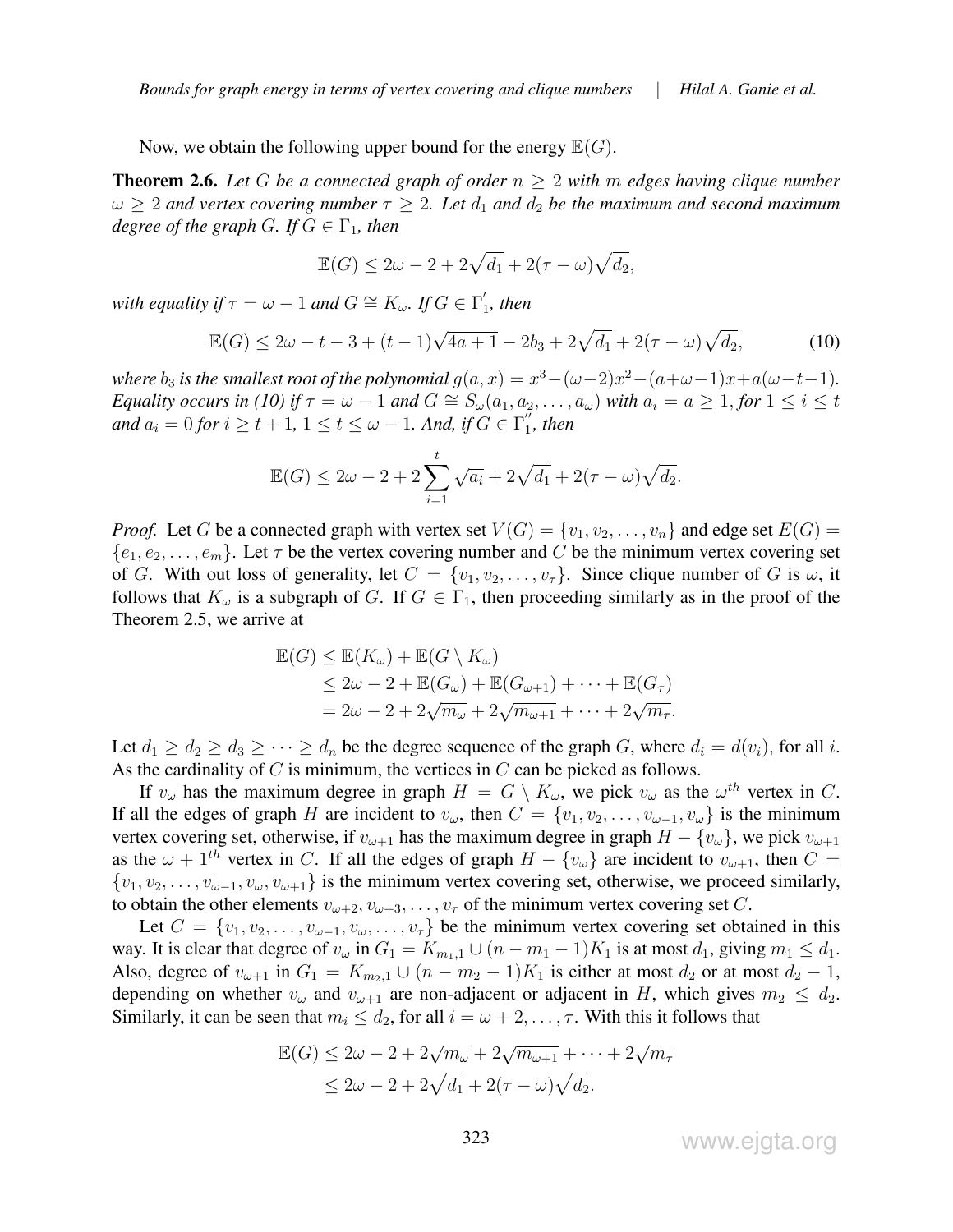This completes the proof of the first inequality. Equality case can be discussed similar to Theorem 2.5. The cases when  $G \in \Gamma'$  or when  $G \in \Gamma''$  can be discussed similarly.  $\Box$ 

Wang [26] proved that

$$
\mathbb{E}(G) \le 2\tau \sqrt{d_1},\tag{11}
$$

with equality if and only if G is the disjoint union of  $\tau$  copies of  $K_{1,d_1}$  together with some isolated vertices.

**Remark 2.7.** Let G be a connected graph of order  $n \geq 2$  with m edges having clique number  $\omega \geq 2$ , vertex covering number  $\tau \geq 2$ , maximum degree  $d_1$  and second maximum degree  $d_2$ . If  $G \in \Gamma_1$ , then the upper bound given by Theorem 2.5 always improves the upper bound (11) as

$$
2\omega - 2 + 2\sqrt{d_1} + 2(\tau - \omega)\sqrt{d_2} \le 2\omega - 2 + 2(\tau - \omega + 1)\sqrt{d_1} \le 2\tau\sqrt{d_1},
$$

implies that  $\sqrt{d_1} \geq 0$ , which is always true.

 $\textit{If } G \in \Gamma_1'$  $I_1$ , then the upper bound given by Theorem 2.5 is better than the upper bound (11) for  $\omega \geq \frac{(t-1)\sqrt{4a+1}+2\sqrt{d_1}-t-3-2b_3}{2\sqrt{d_1}-1}$  $rac{1+2\sqrt{d_1-t}-3-2b_3}{2\sqrt{d_1}-1}$ ,  $d_1 \neq 1$ . As

$$
2\omega - t - 3 + (t - 1)\sqrt{4a + 1} - 2b_3 + 2\sqrt{d_1} + 2(\tau - \omega)\sqrt{d_2}
$$
  
\n
$$
\leq 2\omega - t - 3 + (t - 1)\sqrt{4a + 1} - 2b_3 + 2(\tau - \omega + 1)\sqrt{d_1}
$$
  
\n
$$
\leq 2\tau\sqrt{d_1},
$$

if 
$$
\omega \ge \frac{(t-1)\sqrt{4a+1} + 2\sqrt{d_1} - t - 3 - 2b_3}{2\sqrt{d_1} - 2}
$$
. (12)

*In particular, if*  $G \cong S_\omega(a_1, a_2, \ldots, a_\omega)$  *with*  $a_i = a \ge 1$ , *for*  $1 \le i \le t$  *and*  $a_i = 0$  *for*  $i \ge t + 1$ *,*  $1 \le t \le \omega - 1$ . Then it can be seen that (12) always holds.

*If*  $G \in \Gamma_1''$  $I_{1}^{''}$ , then proceeding similarly as in above cases, we note that the upper bound given by *Theorem 2.5 is better than the upper bound (11) for*  $\omega \geq 1 + \frac{\sum_{i=1}^{t} a_i}{\sqrt{d_i}-1}$  $\frac{i=1}{d_1-1}^{d_1}, d_1 \neq 1.$ 

#### 3. Upper bounds in terms of vertex covering number and adjacency rank

We start with the following lemma [27].

**Lemma 3.1.** Let X and Y be Hermitian matrices of order n such that  $Z = X + Y$ . Then

$$
\lambda_k(Z) \le \lambda_j(X) + \lambda_{k-j+1}(Y), \quad n \ge k \ge j \ge 1,
$$
  

$$
\lambda_k(Z) \ge \lambda_j(X) + \lambda_{k-j+n}(Y), \quad n \ge j \ge k \ge 1,
$$

where  $\lambda_i(M)$  is the i<sup>th</sup> largest eigenvalue of the matrix M.

The following observation follows from the definition of  $\mathbb{E}(G)$  and the fact  $tr(A) = 0$ .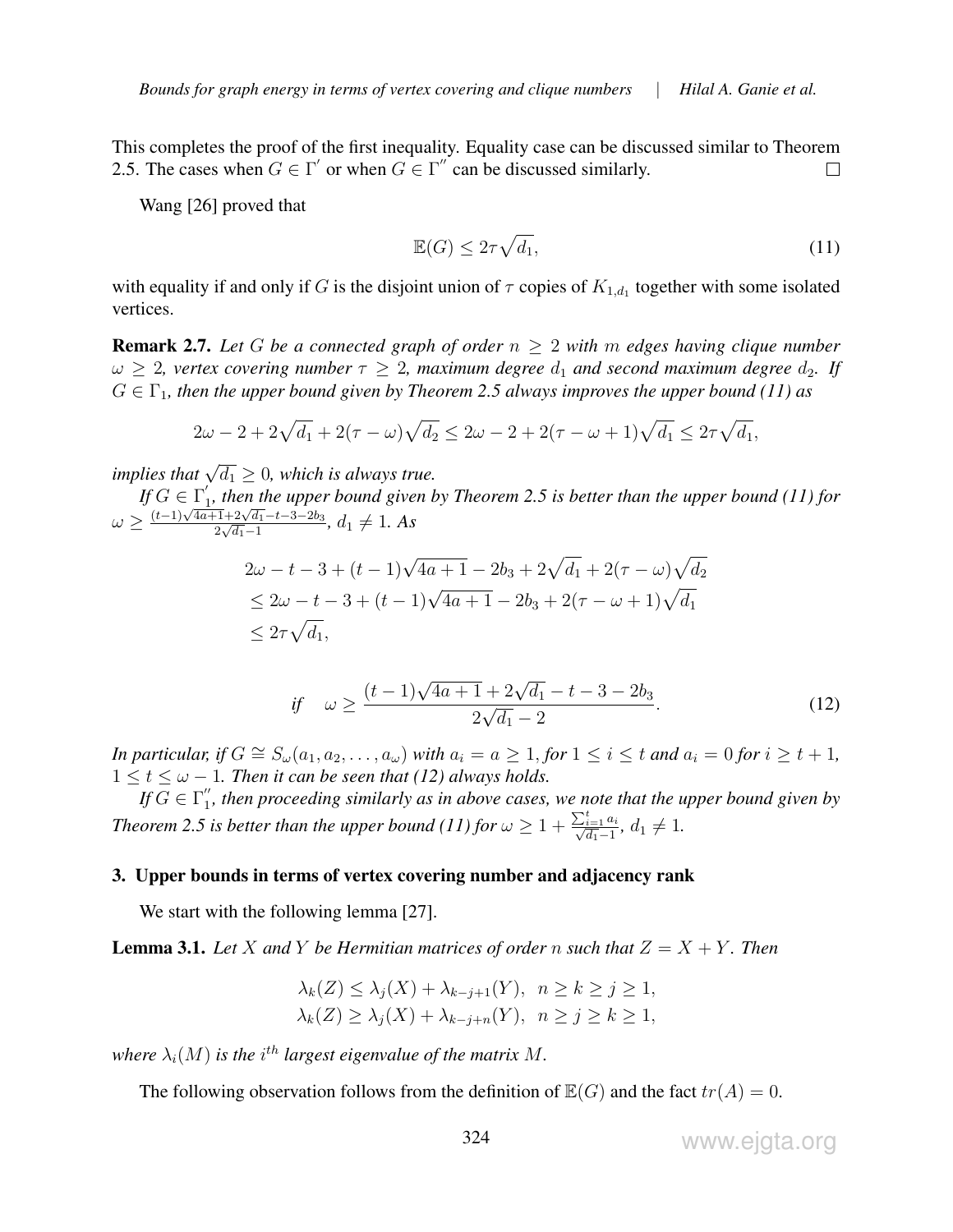*Bounds for graph energy in terms of vertex covering and clique numbers* | *Hilal A. Ganie et al.*

**Lemma 3.2.** *Let* G *be a graph with n vertices and m edges. Let*  $\nu_+$  *and*  $\nu$  − *be respectively, the number of positive and number of negative adjacency eigenvalues of graph* G*. Then*

$$
\mathbb{E}(G) = 2\sum_{i=1}^{\nu_{+}} \lambda_{i} = -2\sum_{i=1}^{\nu_{-}} \lambda_{n-i+1} = 2\max_{1 \leq k \leq n} \left(\sum_{i=1}^{k} \lambda_{i}\right).
$$

The following upper bound for the sum of the k largest Laplacian eigenvalues  $S_k(G)$  of graph  $G$  can be found in [3, 13]:

$$
S_k(G) \le k(\tau + 1) + m - \frac{\omega(\omega - 1)}{2}, \quad k = 1, 2, \dots, n,
$$
 (13)

with equality if  $k \leq \omega - 1$  and  $G \cong KS_{n,\omega}$ .

Now, we obtain an upper bound for the energy  $\mathbb{E}(G)$  of a connected bipartite graph G.

**Theorem 3.3.** Let G be a connected bipartite graph of order  $n \geq 2$  with m edges having vertex *covering number* τ *and adjacency rank* r*. Then*

$$
\mathbb{E}(G) \le \frac{r(\tau + 1)}{2} + m - 1.
$$

*Proof.* We have

$$
Q(G) = D(G) + A(G) = D(G) - A(G) + 2A(G) = L(G) + 2A(G).
$$

Using Lemma 3.1 with  $k = i$  and  $j = n$ , we obtain

$$
q_i \ge 2\lambda_i, \text{ for } i = 1, 2, \dots, n.
$$

Taking sum from 1 to  $\nu_{+}$  and using Lemma 3.2, we have

$$
\mathbb{E}(G) = 2 \sum_{i=1}^{\nu_+} \lambda_i \le \sum_{i=1}^{\nu_+} q_i = S_{\nu_+}^+(G).
$$

Since G is a bipartite graph, therefore  $S^+_{\nu+}(G) = S_{\nu+}(G)$ . Now, using inequality (13) with  $k = \nu_+$ , we have

$$
\mathbb{E}(G) \le S_{\nu_+}(G) \le \nu_+(\tau + 1) + m - \frac{\omega(\omega - 1)}{2},
$$

that is,

$$
\mathbb{E}(G) \le \nu_{+}(\tau + 1) + m - \frac{\omega(\omega - 1)}{2},\tag{14}
$$

Again, using Lemma 3.1 to  $Q(G) = L(G) + 2A(G)$ , with  $k = n$  and  $j = i$ , we obtain

$$
\mu_i \ge q_n - 2\lambda_{n-i+1}, \text{ for } i = 1, 2, \dots, n.
$$

www.ejgta.org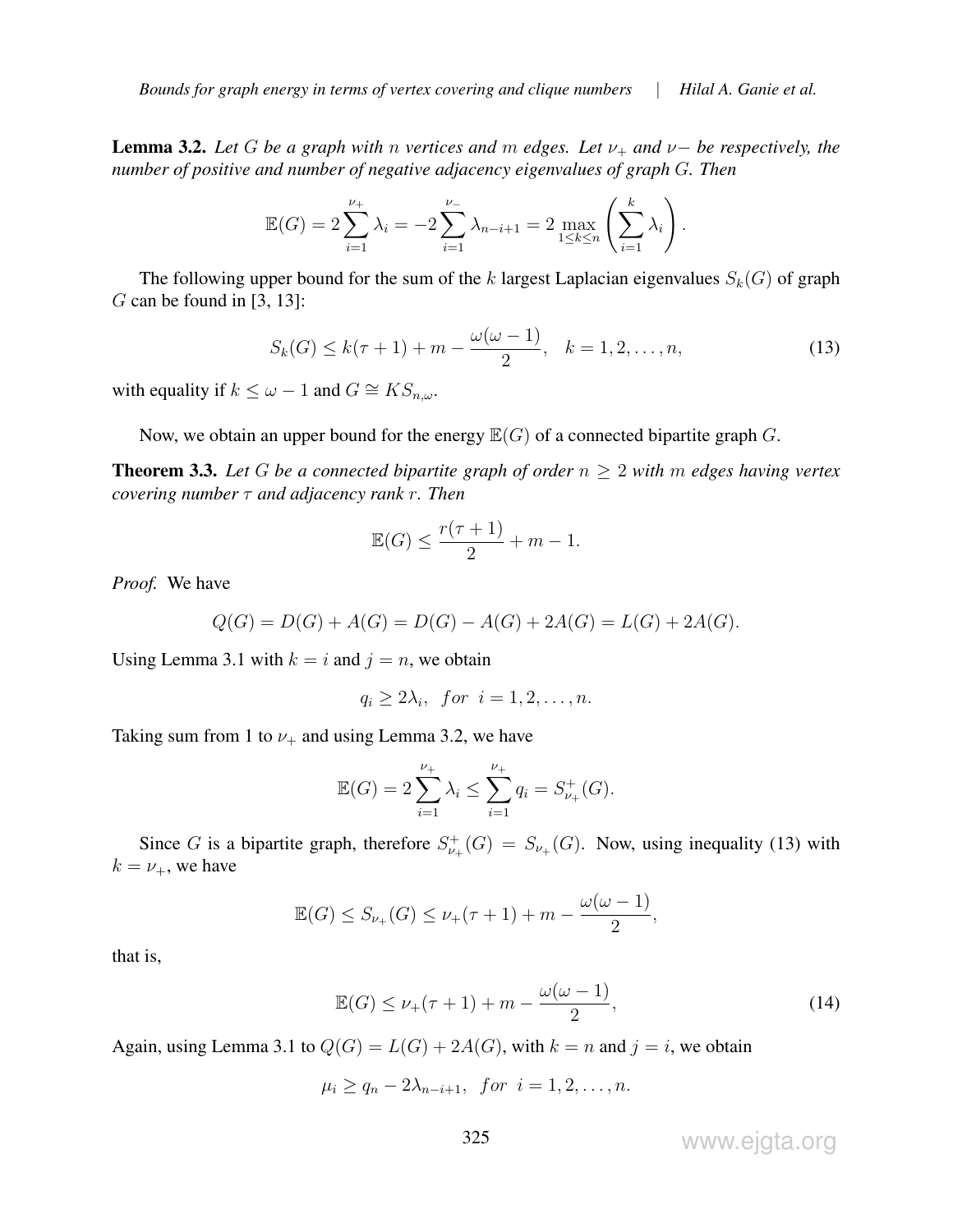*Bounds for graph energy in terms of vertex covering and clique numbers* | *Hilal A. Ganie et al.*

Taking sum from 1 to  $\nu$  and using Lemma 3.2, we have

$$
\sum_{i=1}^{\nu_-} \mu_i \ge q_n \nu_- - 2 \sum_{i=1}^{\nu_-} \lambda_{n-i+1} = q_n \nu_- + E(G),
$$

that is

$$
\mathbb{E}(G) \le S_{\nu_{-}}(G) - q_n \nu_{-}.
$$
\n(15)

Since G is a bipartite graph, therefore  $\mu_n = q_n = 0$ . Using inequality (3.1) with  $k = \nu_{-}$ , from (15), it follows that

$$
\mathbb{E}(G) \le S_{\nu_{-}}(G) \le \nu_{-}(\tau + 1) + m - \frac{\omega(\omega - 1)}{2}.
$$
 (16)

Adding (14) and (16) and using the fact that  $\nu_+ + \nu_- = r$  and  $\omega = 2$  for a bipartite graph G, we obtain

$$
\mathbb{E}(G) \le \frac{r(\tau + 1)}{2} + m - 1,
$$

completing the proof.

**Acknowledgement** We are grateful to the anonymous referees for their useful suggestions which improved the presentation of the paper. The research of S. Pirzada is supported by SERB-DST under the research project number MTR/2017/000084.

## References

- [1] A. Alhevaz, M. Baghipur and E. Hashemi, On distance signless Laplacian spectrum and energy of graphs, *Electron. J. Graph Theory Appl.* 6 (2) (2018), 326–340.
- [2] E. Andrade, M. Robbiano and B. San Martin, A lower bound for the energy of symmetric matrices and graphs, *Linear Algebra Appl.* 513 (2017), 264–275.
- [3] X. Chen, J. Li and Y. Fan, Note on an upper bound for sum of the Laplacian eigenvalues of a graph, *Linear Algebra Appl.* 541 (2018), 258–265.
- [4] D. Cvetkovic, M. Doob and H. Sachs, *Spectra of graphs-Theory and Application*, Academic Press, New York, 1980.
- [5] K.C. Das and S. Elumalai, On energy of graphs, *MATCH Commun. Math Comput. Chem.* 77  $(2017), 3–8.$
- [6] K. Fan, Maximum properties and inequalities for the eigenvalues of completely continuous operators, *Proc. Natl. Acad. Sci. USA* 37 (1951), 760–766.

 $\Box$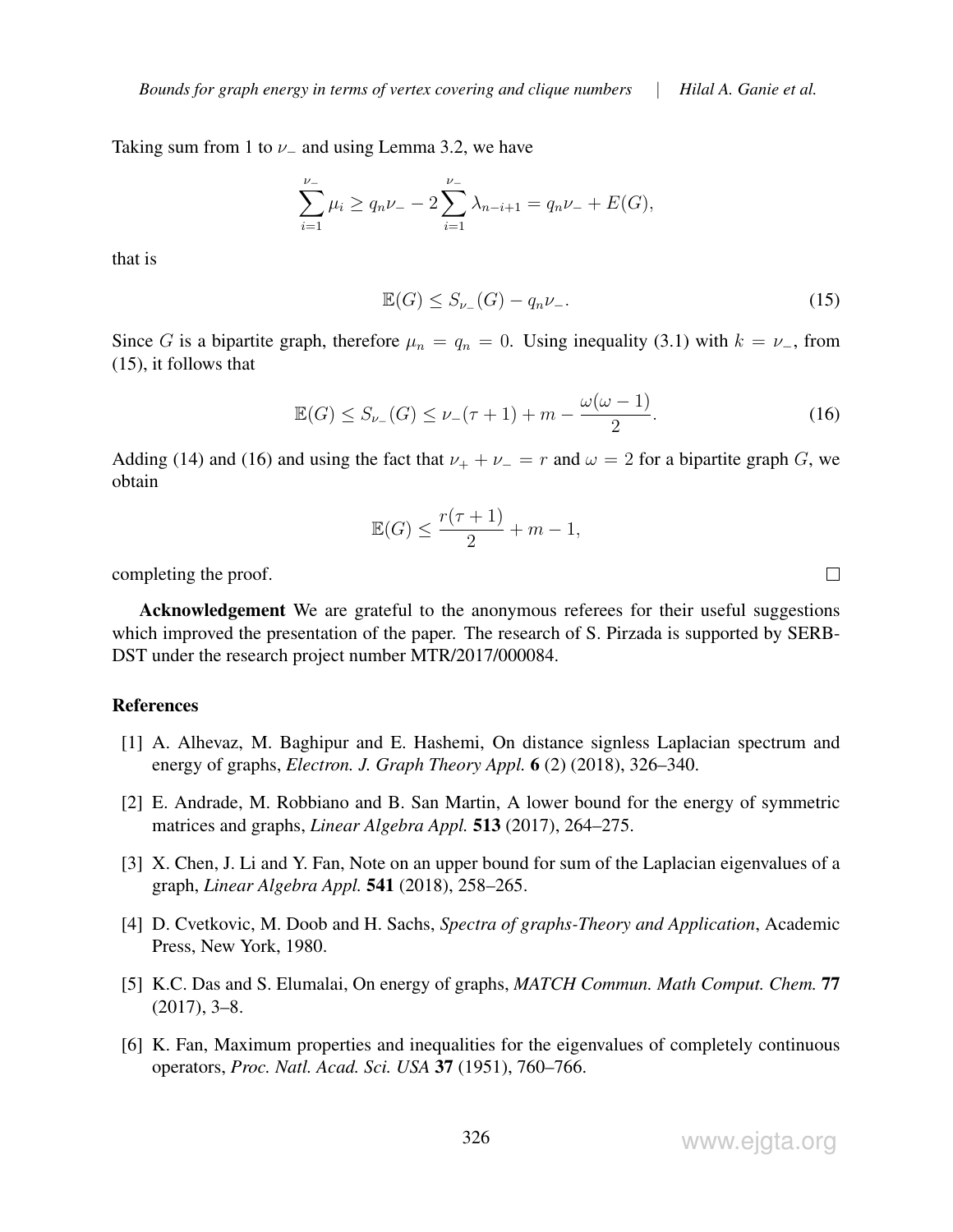- [7] E. Fritscher and V. Trevisan, Exploring symmetries to decompose matrices and graphs preserving the spectrum, *SIAM J. Matrix Anal. Appl.* 37 (1) (2016), 260–289.
- [8] W. Fulton, Eigenvalues, invariant factors, highest weights, and Schubert calculus, *Bull. Amer. Math. Soc. (NS)* 37 (2000), 209–249.
- [9] H.A. Ganie, S. Pirzada, Rezwan Ul Shaban and X. Li, Upper bounds for the sum of Laplacian eigenvalues of a graph and Brouwer's conjecture, *Discrete Math. Algorithms Appl.* 11 (2) (2019), 195008 (15 pages).
- [10] H.A. Ganie, U. Samee and S. Pirzada, On graph energy, maximum degree and vertex cover number, Le Matematiche, to appear.
- [11] H.A. Ganie, S. Pirzada and V. Trevisan, Brouwer's conjecture for two families of graphs, preprint.
- [12] H.A. Ganie and S. Pirzada, On the bounds for signless Laplacian energy of a graph, *Discrete Appl. Math.* 228 (2017), 3–13.
- [13] H.A. Ganie, A.M. Alghamdi and S. Pirzada, On the sum of the Laplacian eigenvalues of a graph and Brouwer's conjecture, *Linear Algebra Appl.* 501 (2016), 376–389.
- [14] H.A. Ganie, B.A. Chat and S. Pirzada, Signless Laplacian energy of a graph and energy of a line graph, *Linear Algebra Appl.* 544 (2018), 306–324.
- [15] H.A. Ganie, S. Pirzada and E.T. Baskoro, On energy, Laplacian energy and p-fold graphs, *Electronic J. Graph Theory Appl.* 3 (1) (2015), 94–107.
- [16] H.A. Ganie, S. Pirzada and A. Ivanyi, Energy, Laplacian energy of double graphs and new ´ families of equienergetic graphs, *Acta Univ. Sapientiae, Informatica* 6 (1) (2014), 89–117.
- [17] I. Gutman, The energy of a graph: old and new results, in: A. Betten, A. Kohnert, R. Laue, A. Wassermann (Eds.), *Algebraic Combinatorics and Applications*, Springer-Verlag, Berlin, (2001), 196–211.
- [18] A. Jahanbani, Some new lower bounds for energy of graphs, *Appl. Math. Comp.* 296 (2017), 233–238.
- [19] X. Li, Y. Shi and I. Gutman, *Graph Energy*, Springer, New York, 2012.
- [20] V. Nikiforov, The energy of graphs and matrices, *J. Math. Anal. Appl.* 326 (2007), 1472– 1475.
- [21] S. Pirzada, *An Introduction to Graph Theory*, Universities Press, OrientBlackswan, Hyderabad, 2012.